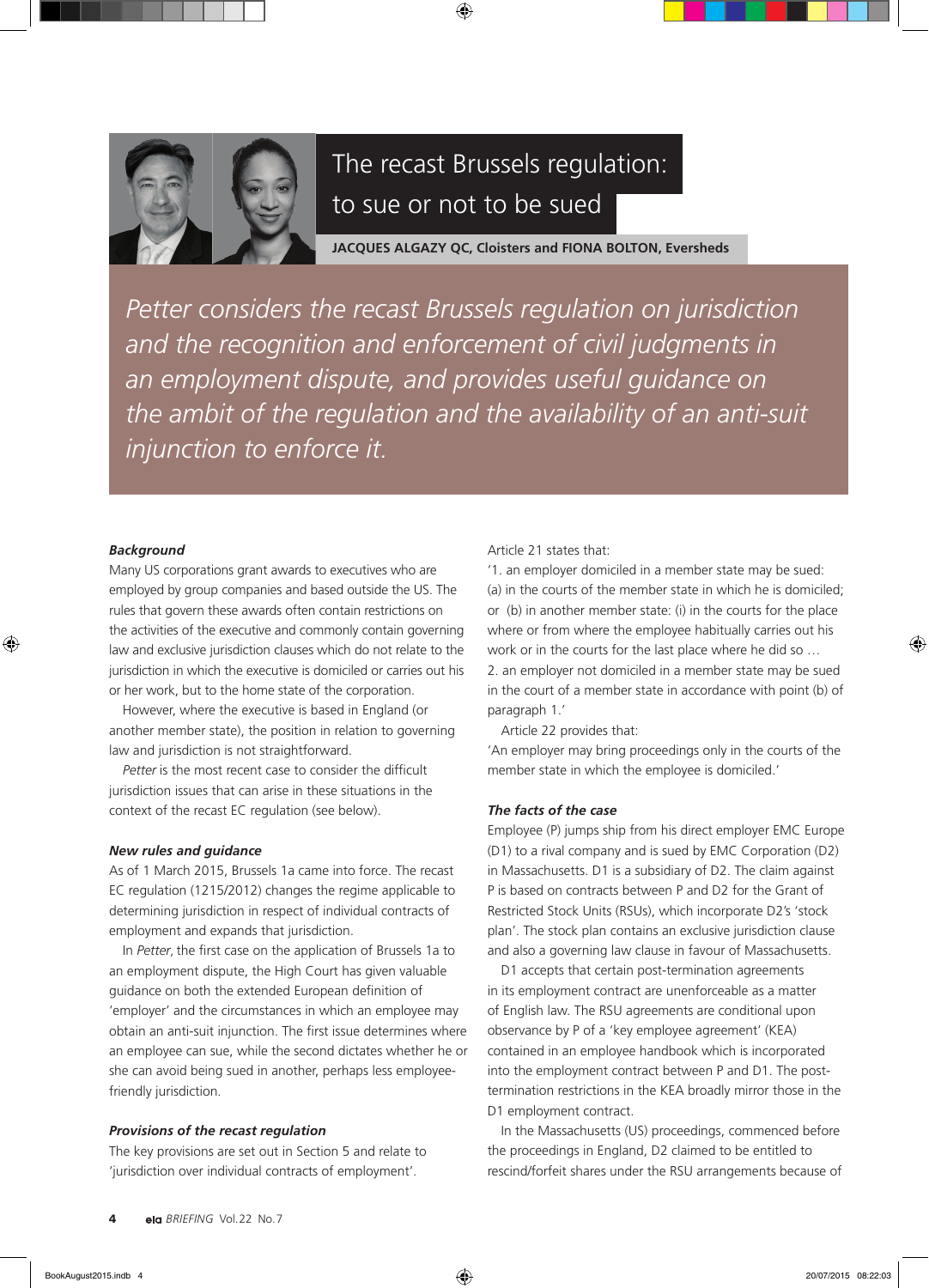*'the totality of the contractual arrangements need to be considered to determine the terms upon which an employee is engaged'*

alleged 'detrimental activity' by P under the RSU agreements. It also sought declarations as to jurisdiction in an amended complaint after P had launched proceedings in the High Court in England.

In the High Court, P sought relief in respect of the cancelled shares, partly in reliance on the claim that the 'detrimental activity' alleged entailed a breach of the unenforceable posttermination restrictions in his D1 contract.

D2 challenged the High Court's jurisdiction over P's claim. P sought to prevent the further prosecution of the US proceedings by an anti-suit injunction to restrain the proceedings in Massachusetts.

#### *Jurisdiction I: who is an employer?*

The High Court acknowledged that, as a matter of English law, P had a contract of employment with D1 and not D2. While the RSU agreements/stock plan claimed not to give rise to any 'service relationship', P viewed the awards as a form of deferred consideration. The RSU awards were contingent on P's positions as an employee of D2's subsidiary.

Applying *Samengo-Turner*, Cooke J found that, on a good arguable case basis, the RSU agreement became part of P's contract of employment, despite an entire agreement clause and the disclaimer as to any right to a service relationship with D2. Therefore P had the better argument in respect of the key questions that emerged from the CA in *Samengo-Turner*. So that in effect: (i) the US claim 'related' to P's individual contract of employment; (ii) the terms of the RSU agreement became part of P's contract of employment; and (iii) the claim was brought in the US by an 'employer' within the meaning of Article 22 of Brussels 1a, even if it was not as a matter of English law.

Cooke J also drew comfort from *Duarte* in which Field J considered that a 'long-term incentive plan' (LTIP) was a contract of employment for the purposes of Article 6 of the *Rome Convention*. European law could not be circumvented by hiving off aspects of an employment relationship into a side agreement with a different party.

So the message is clear: the totality of the contractual arrangements need to be considered to determine the terms upon which an employee is engaged. That includes agreements with third parties as in *Samengo-Turner, Duarte* and *Petter* in respect of seemingly unconnected bonus, LTIP or stock option agreements. The counter-intuitive consequence of that approach is that the third party is considered an

'employer' for Brussels 1a purposes, notwithstanding the position in English law terms.

# *Jurisdiction II: employee can only be sued in his country of domicile*

The first, perhaps unwelcome, ramification of being considered an 'employer' under s.5 of Brussels 1a is that the employer is only able to sue the employee in the member state of his domicile. Therefore, notwithstanding the exclusive jurisdiction clause, D2 was precluded from suing P in the US as a result of Article 22. Although the jurisdiction clause would also have been invalid by operation of Article 23 in any event, as it was not entered into after the dispute had arisen, nor was it being invoked by the employee. In *Samengo-Turner*, that 'right' was enforced by an anti-suit injunction. P was not so fortunate.

## *Jurisdiction III: employee has choice of where to sue*

The preamble to Brussels 1a at Recital 18 recognises that employees are the weaker party in employment contracts and therefore require 'more favourable' jurisdiction rules. Accordingly employees could, even under Brussels 1, sue their employer (i) in the member state of the employer's domicile or (ii) in another member state either where the employee habitually carried out his work or, failing that, where the business which engaged the employee is/was situated.

The novel aspect of Brussels 1a is that jurisdiction for employment contracts now extends to employers who are *not* domiciled in a member state (Article 21.1(b) and Article 21.2). So in *Petter*, D2 could be sued in England where he worked. D2's attempts to argue that the RSU agreements/stock option were to be distinguished from the bonus and LTIP agreements in *Samengo-Turner* and *Duarte* failed to persuade Cooke J. The employer's arguments either did 'not hold good' or made no material difference. The second unwelcome consequence of being an 'employer' for D2 meant that it could now be sued in England, even though domiciled outside the EU.

Did that entitle P to an injunction in respect of the US proceedings? No, as we shall explore.

## *Anti-suit injunction: still a discretionary remedy*

Although, in *Samengo-Turner*, an anti-suit injunction was granted, Cooke J did not consider himself bound by the decision given the discretionary nature of injunctions. He also noted that the decision to grant such an injunction in